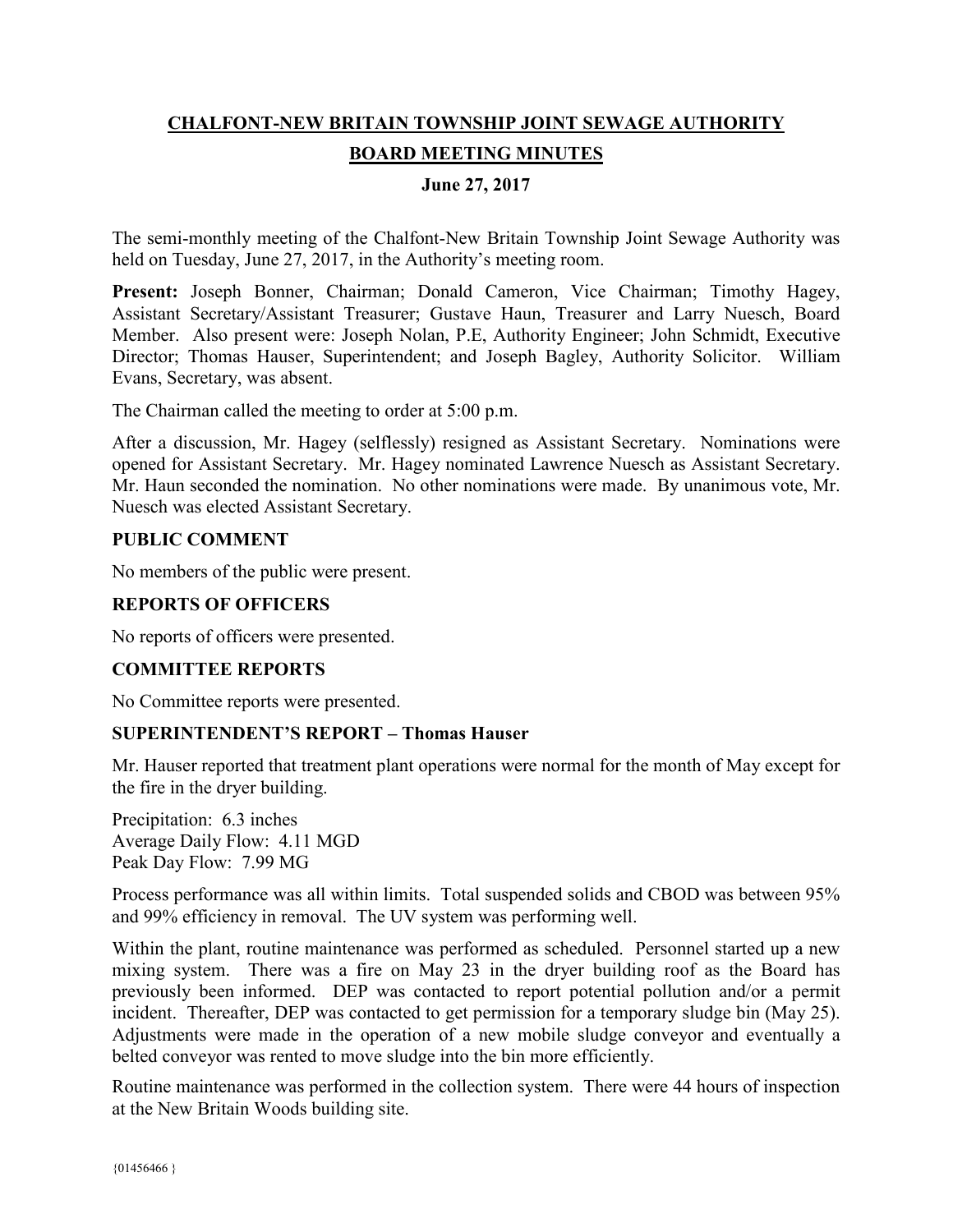There was a question asked by the Board about the reference to a "B Cycle", which was explained as a billing issue.

# **EXECUTIVE DIRECTOR'S REPORT – John E. Schmidt**

Mr. Schmidt reviewed the year-end budget figures as distributed to the Board at the meeting. The document distributed reflects the fiscal year end but prior to being finalized by the accountants. Mr. Schmidt reviewed revenues and expenses under the Operating Fund going over interest received, miscellaneous income, wage expenses, and the correction of a discrepancy in gas expenses that were initially placed under electrical power. There was a discussion about the future treatment of fire expenses. There was also a discussion about the ever-changing health insurance expense issues on the Federal level.

Under "Final Balance – Operating Fund", Mr. Schmidt reported that a "91%" figure should be added to the budget distributed to the Board. Mr. Schmidt reported on the amount of net cash which will be transferred from the Operating Fund.

Mr. Schmidt also reviewed Fund 2 regarding equipment additions and replacements. He reviewed Fund 3 regarding capital infrastructure projects. He reported on the amount spent this year in regards to the Phase III Project and compared it to the total amount spent for all phases of the Project. Mr. Schmidt reviewed revenues, in particular the receipt of approximately \$700,000.00 in tapping fees. There was a general discussion regarding the new apartment building in Chalfont and CBS-II EDU's. Mr. Schmidt highlighted the total debt service for the loan with BB&T Bank. There was a brief discussion about the Board revisiting sewer rental rates this year.

Mr. Schmidt reviewed the aftermath of the fire. He reported on the meeting with the fire investigators and the investigation of the cause of the fire (double wall-inner liner dislodged).

Mr. Schmidt reported on the status of the cleanup and a meeting with Nationwide Insurance representatives. Mr. Schmidt further reported on fire-related landfill disposal issues, hauling issues and the options for disposing of sludge, while the dryer is inoperable, including composting at a facility located in Lancaster.

Mr. Schmidt reviewed with the Board the reasons why the option of incinerators is not feasible for sludge disposal at this time. There was a general discussion regarding the composting facility. It is anticipated that the dryer building will be fully operational in approximately 3-6 months.

There was a brief discussion regarding insurance coverage for the roof.

# **ENGINEER'S REPORT – Joseph Nolan, P.E.**

Mr. Nolan reported that he met with LBI to discuss how to replace the roof. At the present, a metal and truss system is contemplated. There will still be some remaining issues to work out with Nationwide with regard to pricing. The dryer manufacturer will be arriving on site to evaluate the dryer now that the cleanup is almost finished. After the manufacturer's representative inspects the dryer, the Authority will have a better idea of what the costs will be for any dryer issues.

Mr. Nolan discussed the plan for reconstruction of the dryer building.